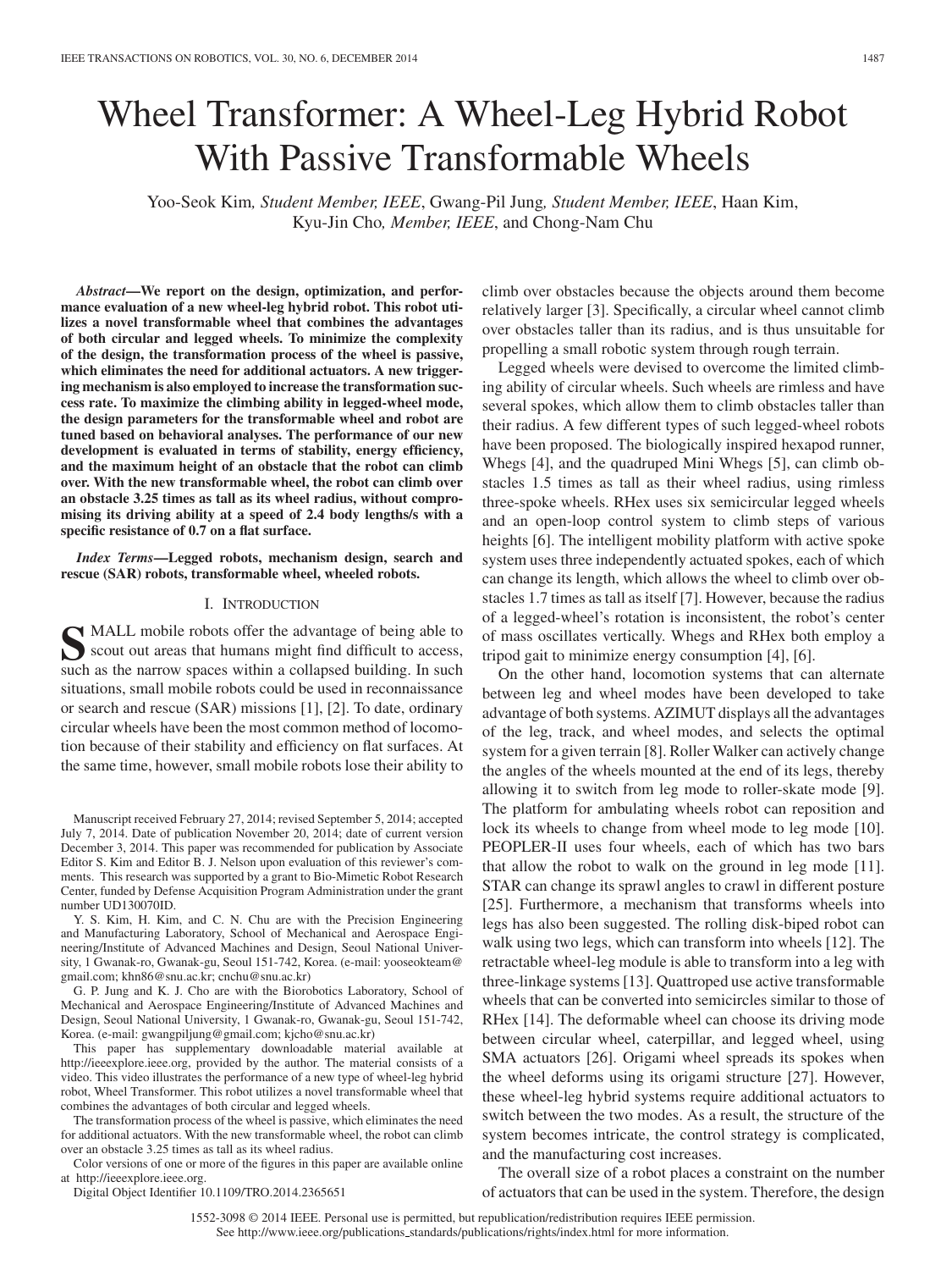

Fig. 1. New type of transformable wheel and Wheel Transformer.

of a small robot must minimize the number of actuators. Moreover, a less-complicated structure provides additional benefits, such as simpler control methods and lower manufacturing costs. Small robots are particularly advantageous in SAR missions, in which the utilization of swarm robotic systems would save time and increase efficiency [15]. The simplicity of a robot's design significantly influences its control and performance in such situations, and even its manufacturing process. For these reasons, it is critical to devise a system that is simple, while still allowing a small robot to take advantage of both its wheels and legs.

We have developed a new type of transformable wheel (see Fig. 1), which was originally introduced at the 2013 IEEE International Conference on Robotics and Automation [16]. We have further improved the wheel by incorporating a new triggering mechanism and design optimization for better performance. Basically, it offers the advantages of both circular and legged wheels. In addition, it remains stable and energy efficient when driving on the even ground in its circular configuration. When it encounters an obstacle, the wheel transforms into a legged wheel with three legs. The change from the circular to the legged configuration is completed using only the frictional force between the wheel and obstacle without the need for additional actuators. The original design featured a foot with a rotating ankle joint that is used to trigger the transformation into a legged wheel. The design parameters of the wheel are tuned to maximize its climbing ability. Moreover, the wheel-leg hybrid robot, Wheel Transformer, is designed based on this wheel, and its design parameters are also tuned to enhance the abilities of the transformable wheel.

In the following sections, we will explain the design of the transformable wheel in more detail. We will then describe the optimization of the design parameters required to achieve better performance. We will also present the simple robot having transformable wheels, Wheel Transformer, and tune its design parameters to achieve stable climbing. Finally, we will conclude



Fig. 2. Features of the new type of transformable wheel. (a) Five components. (b) Assembly and transformation into a legged wheel.

with a discussion of the performance improvement realized by our development.

### II. DESIGN OF TRANSFORMABLE WHEEL

#### *A. Component Design for Coupled Legs*

The basic idea behind the new type of transformable wheel is to segment the rim into a number of legs and allow each leg to rotate about a revolute joint at the end of each spoke, as shown in Fig. 1. The number of segmented legs is the same as the number of the spokes. Furthermore, because all the legs must open passively on contact with no additional actuators, a transmitting disc is used to couple the opening of the legs.

Fig. 2(a) shows the five components of the transformable wheel: legs 1 and 2, the triggering leg, the transmitting disc, and the spokes. The spokes join the hub of the wheel to the segmented legs. The legs have a projecting lever with either a pin or slot, one of the legs acts as the triggering leg with a pin that rotates the transmitting disc, and the pins in the transmitting disc rotate the other two legs. The transmitting disc has two pins and a slot, 120° apart, which form pin-slot linkages with the legs. The triggering leg contains a foot with a rotating ankle joint at its end. Fig. 2(b) shows the assembled wheel and its transformation.

The transformable wheel should be capable of successfully transforming despite being presented with only a low level of friction. As explained in our previous research, when all three legs have the pins on their projecting levers to transform the wheel, the torque necessary for transformation is significantly increased [16]. This is because the slots on the transmitting disc have to rotate the pins on legs 1 and 2 during transformation,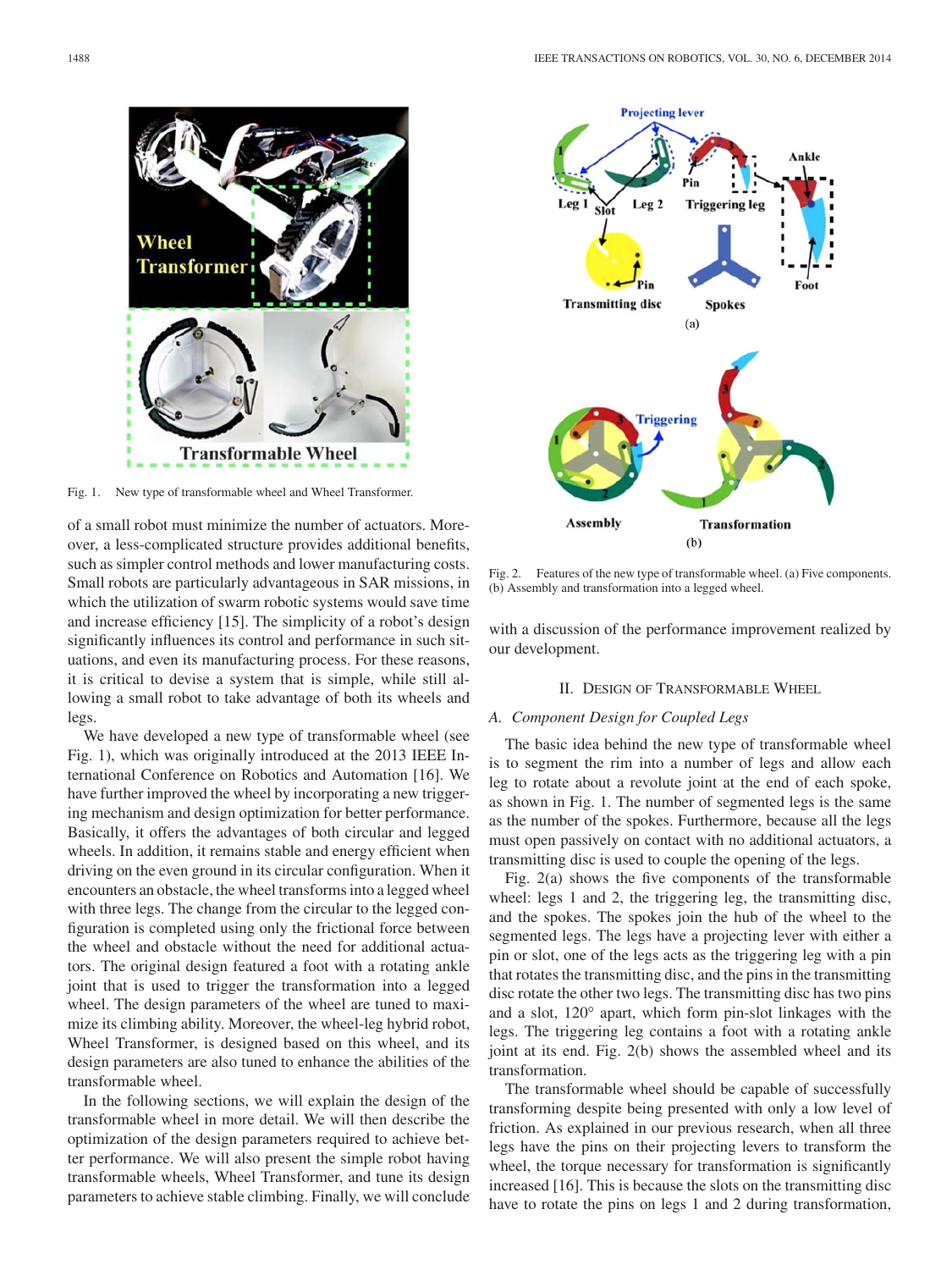| $F1_x$             | Frictional force at the contact point with the ground ( $=\mu F 1_u$ )                                                                                                          |
|--------------------|---------------------------------------------------------------------------------------------------------------------------------------------------------------------------------|
| $F1_u$             | Vertical reaction force at the contact point with the ground                                                                                                                    |
| $F2_x$             | Normal reaction force at the contact point with the wall of an<br>obstacle                                                                                                      |
| $F2_u$             | Frictional force at the contact point with the wall of an obstacle<br>$(=\mu F2_x)$                                                                                             |
| $F3_r$             | Frictional force at the treading point ( $=\mu F3_u$ )                                                                                                                          |
| $F3_u$             | Vertical reaction force at the treading point                                                                                                                                   |
| $\boldsymbol{t}$   | Time                                                                                                                                                                            |
| $\theta$           | Angular displacement of the wheel ( $=\omega t - \theta_0$ ) ( $\theta_0$ indicates the<br>initial condition: before treading $= 120^{\circ}$ , after treading $= 60^{\circ}$ ) |
| λ                  | Angular displacement of the triggering leg ( $=\omega t - \lambda_0$ ) ( $\lambda_0$ )<br>indicates the initial condition $= 90^{\circ}$ )                                      |
| $\omega$           | Angular velocity of the wheel                                                                                                                                                   |
| $\alpha$           | Angular acceleration of the wheel                                                                                                                                               |
| $\mathfrak a$      | Linear acceleration of the wheel (subscript indicates directions.)                                                                                                              |
| $\mathfrak{m}$     | Mass of the robot                                                                                                                                                               |
| I                  | Moment of inertia of the robot                                                                                                                                                  |
| g                  | Gravitational acceleration                                                                                                                                                      |
| r                  | Radius of the circular wheel                                                                                                                                                    |
| $\mu$              | Friction factor                                                                                                                                                                 |
| $T_{T-L}$          | The torque at the revolute joint of the triggering leg                                                                                                                          |
| $D_{\text{pivot}}$ | Pivot distance, the horizontal distance between the revolute joint of<br>the triggering leg and the treading point                                                              |

TABLE I NOMENCLATURE IN (1)–(12)

but the slot cannot rotate the pin in the pin-slot linkages of transformable wheel. Therefore, we arranged one pin on the triggering leg and the others on the transmitting disc to reduce the torque necessary for the transformation.

#### *B. Triggering Mechanism*

The success of transformation from a circular wheel into a legged wheel depends on the treading point of the triggering leg. When the triggering leg treads on the ground near the corner of an obstacle, the wheel readily transforms without difficulties. However, if the triggering leg treads on a surface below the wheel's center, the transformation does not occur because the mass of the robot hinders the legs from opening. In this section, we will show how a new triggering mechanism increases the probability of transformation in comparison with the transformable wheel without a triggering mechanism. We assume that the wheel quasi-statically rotates because of its slow and constant speed. All the variables in (1)–(12) are explained in Table I.

Fig. 3(a) depicts the moment when the triggering leg (indicated as leg 3) starts to contact the wall of an obstacle, as the wheel rotates at a uniform angular velocity  $\omega$ . As shown in the free body diagram (FBD), the torque at the revolute joint of the triggering leg  $T_{T-\text{Leg}}$  is generated by the frictional force  $F2_y$ . The dynamic equations for the wheel are

$$
F1_x - F2_x = ma_x \tag{1}
$$

$$
F1_y + F2_y - mg = ma_y \tag{2}
$$

$$
T_{T-\text{Leg}} = F2_y r (1 - \cos(\theta)) - F2_x r \sin(\theta). \tag{3}
$$

The accelerations in both horizontal and vertical directions are zero, since the wheel neither proceeds nor climbs due to the



Fig. 3. Schematic diagrams depicting the moment when the triggering leg starting to contact an obstacle. (a) FBD of the transformable wheel. (b) Simulation result of the torque at the revolute joint of the triggering leg  $T_{T-\text{Lee}}$ .



Fig. 4. Schematic diagrams depicting the transformation failure without the foot mechanism. (a) FBD of the transformable wheel without a foot. (b) Simulation result of the torque at the revolute joint of the triggering leg  $T_{T-\text{Leg}}$ .

obstacle. Substituting (1) and (2) into (3) yields  $T_{T-\text{Leg}}$  as

$$
T_{T-\text{Leg}} = \frac{\mu mgr}{(\mu^2 + 1)} (\mu (1 - \cos(\theta)) - \sin(\theta)). \tag{4}
$$

Fig. 3(b) shows the simulation result of  $T_{T-\text{Leg}}$ . As we expected,  $T_{T-\text{Leg}}$  is generated in the counterclockwise direction and increases as friction factor increases. As  $T_{T-\text{Leg}}$  is increased, the triggering leg more readily treads on the ground near the corner of the obstacle.

As the wheel continues to rotate, the triggering leg steps on the ground. Fig. 4(a) shows the FBD for the wheel and the triggering leg treading on the ground below the center of the wheel. In this case, the treading point is placed left to the revolute joint of the triggering leg. The torque at the revolute joint of the triggering leg  $T_{T-\text{Leg}}$  is generated by the reaction forces, and friction forces at the treading point and contact point with the wall of an obstacle. The dynamic equations for the wheel are derived as

$$
F1_x + F3_x - F2_x = ma_x \tag{5}
$$

$$
F1_y + F2_y + F3_y - mg = ma_y \tag{6}
$$

$$
F1_x r + F2_y r + F3_x r + F3_y (r \cos(\theta) + D_{\text{pivot}}) - T_m = I\alpha
$$
 (7)

$$
T_{T-\text{Leg}} = F3_x r (1 + \sin(\theta)) + F3_y D_{\text{pivot}}
$$

$$
- F2_x r \sin(\theta) + F2_y r (1 - \cos(\theta)). \tag{8}
$$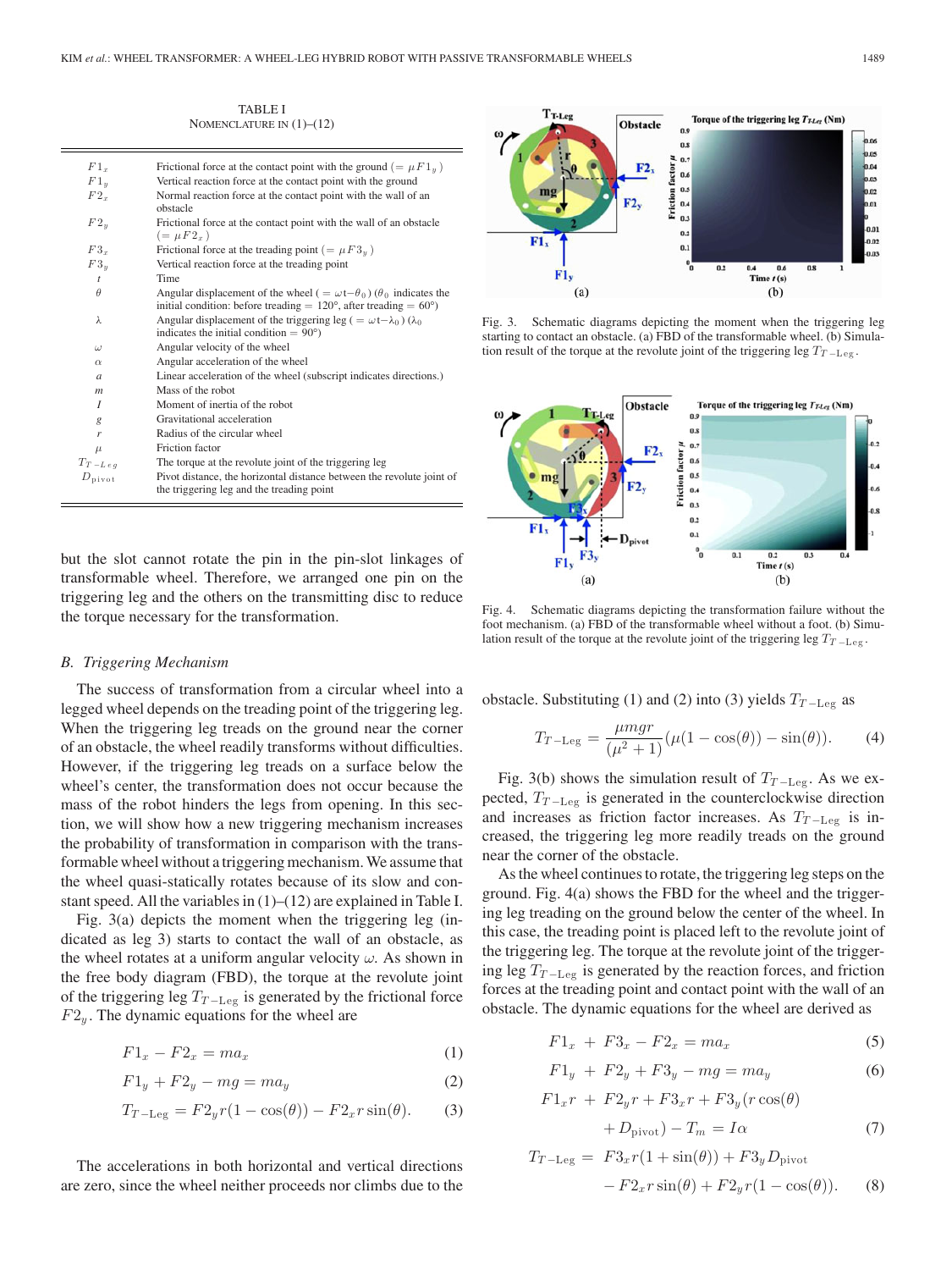

Fig. 5. Schematic diagrams depicting the triggering mechanism of a transformable wheel with a foot. (a) Foot rotates owing to friction. (b) Foot treads near the corner of an obstacle. (c) Simulation result of the torque at the revolute joint of the triggering leg  $T_{T-\text{Leg}}$ .

The accelerations in both horizontal and vertical directions are zero. The angular acceleration is also zero because the wheel rotates at the uniform angular velocity. The torque  $T_{T-\text{Leg}}$  is expressed as a function of time by substituting (5)–(7) into (8). Fig. 4(b) is the simulation result, which shows that  $T_{T-\text{Leg}}$ is generated in the clockwise direction regardless of the value of the friction factor. Therefore,  $T_{T-\text{Leg}}$  cannot transform the wheel because it closes the triggering leg. To change the direction of  $T_1$ , we added a foot with a rotating ankle joint at the end of the triggering leg.

Fig. 5 shows how the foot is used to open the triggering leg, by generating a triggering torque in the counterclockwise direction. As shown in Fig. 5(a), the friction force between the foot and an obstacle causes the foot to rotate in the counterclockwise direction with respect to the ankle joint. The foot protrudes from the circumference of the wheel, and as the wheel continues to rotate, the foot approaches the corner of an obstacle and becomes planted. The torque  $T_{T-\text{Leg}}$  is generated in the counterclockwise direction due to the normal and friction forces at the treading point of the triggering leg; then, the triggering leg rotates about the treading point in the counterclockwise direction. Fig. 5(b) illustrates the FBD of the entire system, and the dynamic equations are given as





Fig. 6. Schematic diagrams illustrating the climbing scenario. In this scenario, the maximum height of an obstacle that the transformable wheel can climb over is taller than the wheel's radius.

$$
F1_y + F3_y - mg = ma_y \tag{10}
$$

$$
T_{T-\text{Leg}} = \sqrt{3}r(F3_x\sin(\lambda) + F3_y\cos(\lambda)).\tag{11}
$$

The vertical acceleration is zero as in previous cases, but the horizontal acceleration has the negative sign since the wheel recedes from the obstacle. Substituting (9) and (10) into (11) yields the following inequality:

$$
T_{T-\text{Leg}} > \frac{\sqrt{3}}{2} mgr(\mu \sin(\lambda) + \cos(\lambda)).\tag{12}
$$

Fig. 5(c) shows the simulation result of (12). When the foot is accompanied by the rotating ankle joint and is planted right to its revolute joint (near the corner of an obstacle),  $T_{T-\text{Leg}}$  is generated in the counterclockwise direction regardless of the value of the friction factor, which opens the triggering leg. Moreover, as we expected,  $T_{T-\text{Leg}}$  becomes greater as the friction factor increases.

To sum up, the success or failure of transformation is entirely determined by where the treading point of the triggering leg is located. If the triggering leg steps on the ground left to its revolute joint, transformation hardly occurs. If, however, the triggering leg treads on the ground right to its revolute joint, or near the corner of an obstacle, transformation is readily initiated. The friction factor can affect the probability that the triggering leg treads near the corner of an obstacle, but cannot convert the sign of  $T_{T-\text{Leg}}$ . Therefore, we used a foot with a rotating ankle joint to generate the torque necessary to trigger the transformation in the counterclockwise direction, which is not affected by the friction factor.

# *C. Climbing Scenario*

When the transformation is initiated by the frictional force generated by the contact between the wheel and the wall of an obstacle, the transformable wheel can climb over an obstacle taller than the radius of the circular wheel. Fig. 6 illustrates how the transformable wheel climbs over an obstacle. In Step 1, the frictional force with the obstacle causes the triggering leg's foot to protrude from the circumference, which forms a point of support on the ground at the corner of the obstacle. In Step 2, as the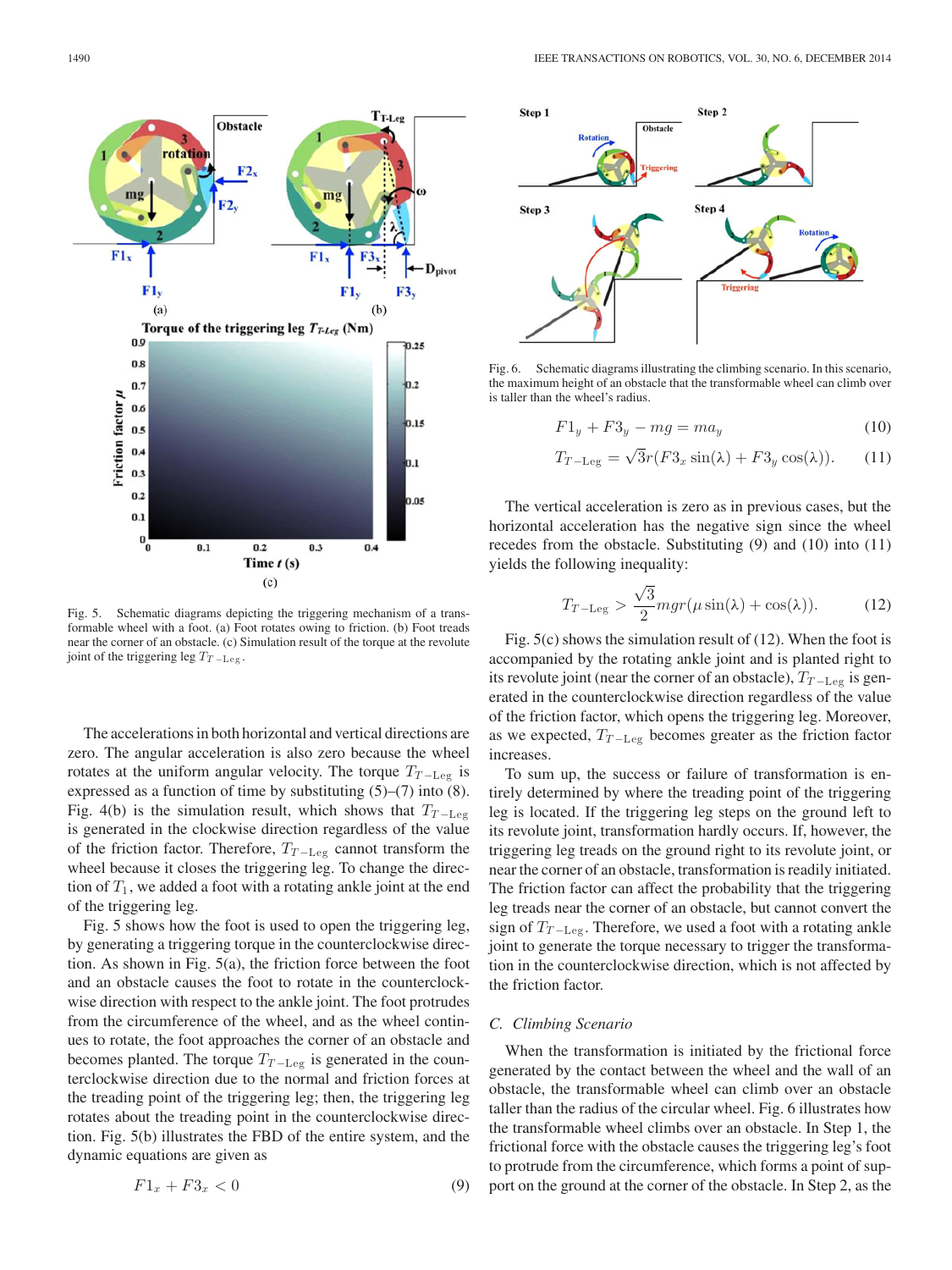

Fig. 7. Serial Geneva drives structure in the transformable wheel.

motor continues to revolve, the wheel rotates, but the supporting point does not move, such that the wheel transforms into a legged wheel. In Step 3, leg 1, following the triggering leg, treads on the upper surface of the obstacle. This treading point then becomes the axis of the robot's rotation, and the wheel climbs up and over the obstacle by rotating about the treading point. In Step 4, the robot's weight forces the wheel to fold back into a circle when the triggering leg is directly below the center of the wheel.

# III. DESIGN OPTIMIZATION

This section describes the tuning of the initial design of the transformable wheel to achieve a high-transformation success rate. The torque necessary for transformation is minimized by tuning the wheel's design parameters in order to facilitate the transformation with even a low level of friction. The geometries of the foot are also tuned, such that the transformation occurs with a 100% success rate regardless of the wheel's angular velocity.

#### *A. Modeling of Transformable Wheel*

The quasi-static modeling of the transformable wheel should be derived prior to the tuning of the design parameters because the torque necessary for transformation  $T_{T-\text{Leg}}$  should not be increased by the optimization process. To this end,  $T_{T-\text{Leg}}$  is analyzed by modeling the transformable wheel.

Fig. 7 shows serial Geneva drives structure [28] in the transformable wheel. The first Geneva drive links the triggering leg with the transmitting disc, and the second Geneva drive links the transmitting disc with either leg 1 or 2. The angular displacements of the triggering leg, transmitting disc, and leg 1 or 2 are expressed  $\alpha$ ,  $\beta$ , and  $\gamma$ , respectively. To derive  $T_{T-\text{Leg}}$ , the angular acceleration of  $\gamma$  is derived as

$$
\frac{d^2\gamma}{dt^2} = \frac{d^2\beta}{dt^2} \left( \frac{M_2 \cos(\beta) - 1}{1 + M_2^2 - 2M_2 \cos(\alpha)} \right)
$$

$$
+\left(\frac{d\beta^2}{dt}\right)\frac{M_2(1-M_2^2)\sin(\beta)}{(1+M_2-2M_2\cos(\beta))^2}.\tag{13}
$$

However, to eliminate other variables except the time *t* in (13), the following equations are derived:

$$
\alpha = \omega t - \alpha_0 \tag{14}
$$

$$
\beta = \tan^{-1}\left(\frac{\sin(\alpha)}{M_1 - \cos(\alpha)}\right) \tag{15}
$$

$$
\gamma = \tan^{-1}\left(\frac{\sin(\beta)}{M_2 - \cos(\beta)}\right) \tag{16}
$$

$$
M_1 = r/l_p 1 = 1/\cos(\alpha_0)
$$
 (17)

$$
M_2 = r/l_p 2 = 1/\cos(\beta_0). \tag{18}
$$

 $M_1$  and  $M_2$  are coefficients, and  $\alpha_0$  and  $\beta_0$  indicate the initial values of  $\alpha$  and  $\beta$ , respectively. The moment arm of the pin is expressed as  $l_p$ . As we assumed in Section II-B, the triggering leg rotates at the uniform angular velocity  $\omega$ .

On the other hand, Fig. 7 also shows both the circular form of the transformable wheel before transformation, and an arbitrary state during transformation. In the enlarged view of part "A," the coordinates of the pin  $(x, y)$  can be expressed as

$$
(x, y) = (-r\cos(\alpha_0)\sin(\alpha), r - r\cos(\alpha_0)\cos(\alpha)).
$$
 (19)

The directions of the slot's movement and the force on the pin are labeled with dotted and solid arrows, respectively. The tangent value of the angle between the two arrows  $\delta$  is

$$
\tan(\delta) = \frac{\cos(\alpha_0)\sin(2\alpha) - \sin(\alpha)}{\cos(\alpha) - \cos(\alpha_0)\cos(2\alpha)}.
$$
 (20)

The relationship between the torque at the center of transmitting disc  $T_{\text{Disc}}$  and  $T_{T-\text{Leg}}$  can be expressed as

$$
T_{\text{Disc}} = T_{T-\text{Leg}} \frac{l_s 1}{l_p 1} \frac{1}{\sqrt{1 + \left(\frac{\cos(\alpha_0)\sin(2\alpha) - \sin(\alpha)}{\cos(\alpha) - \cos(\alpha_0)\cos(2\alpha)}\right)^2}}
$$
(21)

where  $l_s$  is the moment arm of the slot. The identical process on the second Geneva drive also yields

$$
T_{\text{Leg1,2}} = T_{T-\text{Leg}} \frac{1}{2} \frac{l_s 1}{l_p 1} \frac{l_s 2}{l_p 2}
$$
  

$$
\frac{1}{\sqrt{1 + \left(\frac{\cos(\alpha_0)\sin(2\alpha) - \sin(\alpha)}{\cos(\alpha) - \cos(\alpha_0)\cos(2\alpha)}\right)^2}}
$$
  

$$
\frac{1}{\sqrt{1 + \left(\frac{\cos(\beta_0)\sin(2\beta) - \sin(\beta)}{\cos(\beta) - \cos(\beta_0)\cos(2\beta)}\right)^2}} = I_{\text{Leg1,2}} \frac{d^2 \gamma}{dt^2}
$$
(22)

where  $I_{\text{Leg 1,2}}$  indicates the moment of inertia of leg 1 or 2, both of which have identical value with the other [16]. Since  $l_p$  and  $l_s$ in (22) are related to  $\alpha$  and  $\beta$ , the following equation is derived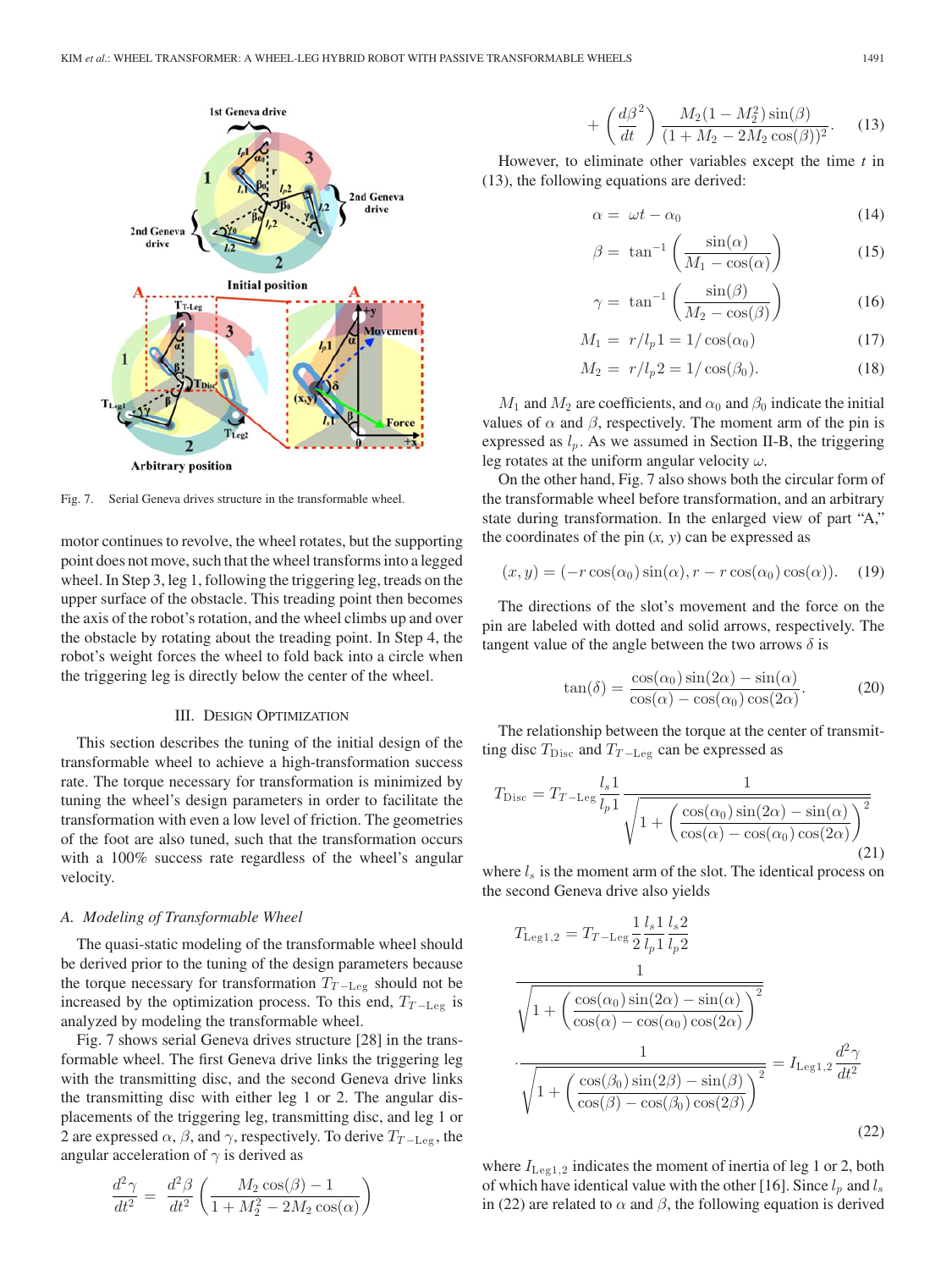

Fig. 8. (a) Simulation result of the triggering torque at the revolute joint of the triggering leg  $T_{T-\text{Leg}}$ . (b) Maximum value of (a) in the back-side view.

by geometrical analyses:

$$
\frac{l_s 1}{l_p 1} \frac{l_s 2}{l_p 2} = \frac{\sqrt{\cos^2(\alpha_0) \sin(2\alpha) - \sin(\alpha)}}{\cos(\alpha_0)}
$$

$$
\frac{\sqrt{\cos^2(\beta_0) \sin(2\beta) - \sin(\beta)}}{\cos(\beta_0)}.
$$
(23)

Substituting (13) and (23) into (22) yields  $T_{T-\text{Leg}}$  in terms of the design parameter  $\alpha_0$  and variable *t*, and the simulation result of  $T_{T-\text{Leg}}$  is shown in Fig. 8(a). The value of  $T_{T-\text{Leg}}$  peaks near the middle phase of transformation, which is a typical characteristic of the Geneva drive [28]. Fig. 8(b) also shows the back-side view of Fig. 8(a), which plots the maximum value of  $T_{T-\text{Leg}}$ as a function of  $\alpha_0$  during transformation. The maximum of  $T_{T-\text{Leg}}$  has the lowest value of  $15 \times 10^{-3}$  N·m at  $\alpha_0 = 50$ .

On the other hand, the maximum height of an obstacle that the wheel can climb over is affected by the transformation ratio, which is the ratio between the radii before and after the transformation. In Fig. 9(a), a geometric interpretation of the transformation ratio gives

$$
\frac{R}{r} = \sqrt{4 - 2\sqrt{3}\cos\left(2\alpha_0 + \frac{\pi}{6}\right)}\tag{24}
$$

where  $R$  is the distance between the center of the wheel and the end of each leg of the legged wheel. As shown in Fig. 9(b), the transformation ratio is completely dependent on  $\alpha_0$ , and reaches



Fig. 9. (a) Transformation ratio is indicated as the ratio between radii before and after the transformation. (b) Graph of the transformation ratio. To minimize the torque for the transformation, 50° as the value of  $\alpha_0$ .

the maximum when  $\alpha_0 = 75$ . However, we could not choose 75° as the value of  $\alpha_0$  because it increases the triggering torque  $T_{T-\text{Leg}}$  to its maximal level. Moreover,  $\alpha_0$  is affected by the thickness of the legs and their projecting levers; the projecting levers can protrude from the circumference of the circular wheel when  $\alpha_0$  is 75°. Therefore, we chose 50° as the value of  $\alpha_0$  to minimize the torque necessary for transformation, as well as to maintain the circular shape of the wheel. This condition also allows the wheel to have a greater transformation ratio than our previous research [16].

## *B. Foot Design for High-Transformation Success Rate*

As shown in Fig. 5, the torque at the revolute joint of the triggering leg is generated by reaction forces at the treading point. As the triggering leg treads on the ground as close to the corner of an obstacle as possible, the torque is increased. Therefore, we aimed to tune the design parameters of the foot for the desirable treading. On the other hand, after the transformation, if the wheel rotates at high speed, the wheel cannot stably climb over the obstacle owing to the repulsive force generated by the impact of the rotating legs on the upper surface of the obstacle. Therefore, we also aimed to tune the foot design parameters to transform the wheel at low speeds.

In Fig. 10(a), the length of the foot that allows the foot to tread the corner of an obstacle is geometrically analyzed, and can be found from the following condition:

$$
L_f \sin(\varphi) \ge (\sqrt{2} - 1)r + \frac{t}{2}
$$
 (25)

where  $L_f$  is the length of the foot,  $\varphi$  is the angular displacement of the foot's rotation, and *t* is the thickness of the leg. Before choosing values for the parameters from (25), boundary condition for  $L_f$  was established. Fig. 10(b) shows the graph of (25), which indicates that  $L_f$  cannot be lower than 21 mm. On the other hand, when the foot continued to contact with the wall of an obstacle after its rotation, normal reaction force of the wall closed the foot; the foot should lose the contact with the wall after opening. Therefore,  $L_f$  should be as short as possible. Boundary condition for  $\varphi$  was also established. The larger the angular displacement, the thinner triggering leg becomes, which may cause the destruction of the leg, while it receives the repulsive forces from the ground in the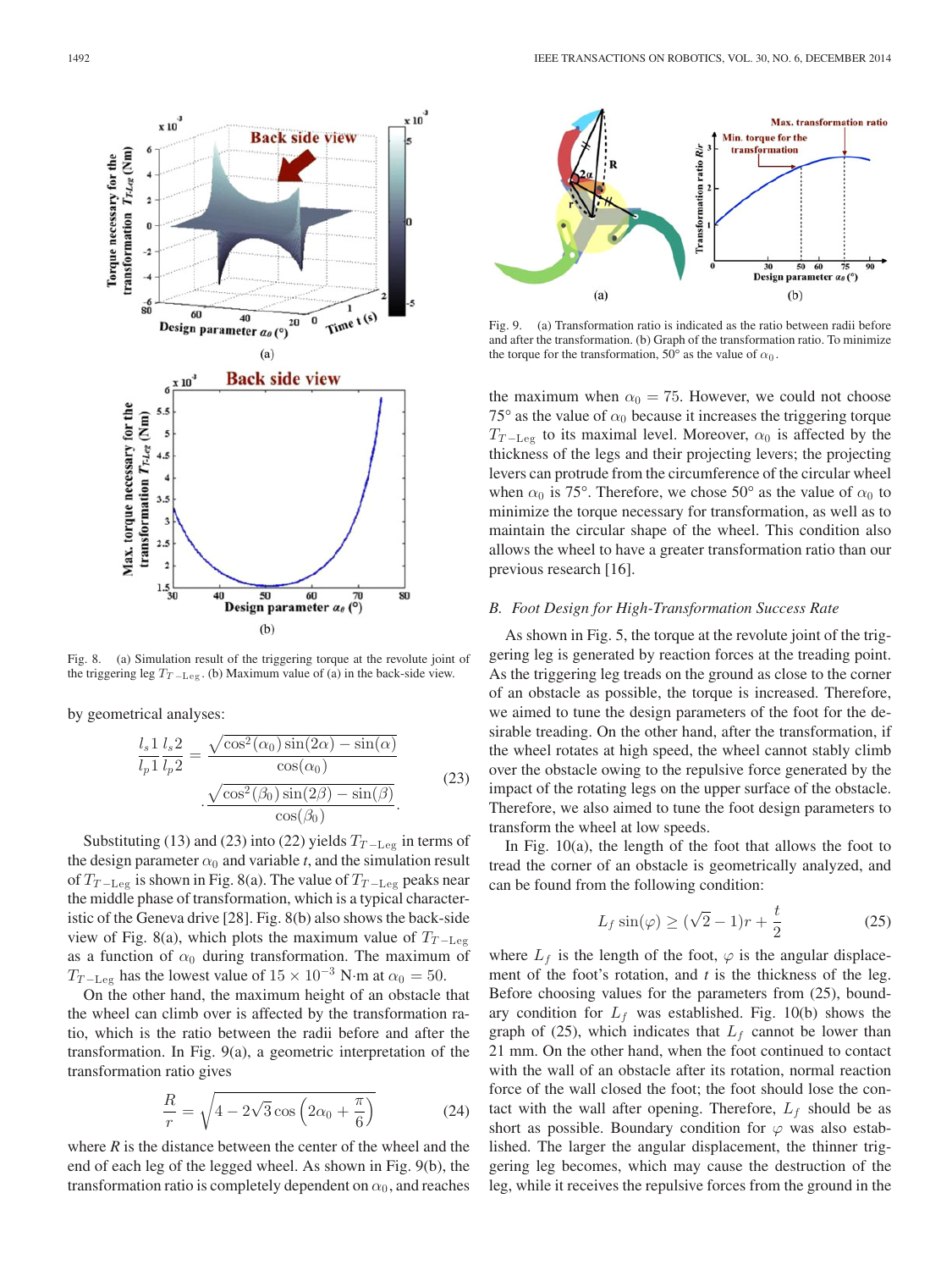

Fig. 10. Design optimization of the foot to increase the pivot distance. (a) Parameters for the foot design. (b) Boundary condition for the foot design. (c) With a foot, the pivot distance is usually above 30 mm, which is sufficient to transform the circular wheel into a legged wheel regardless of the wheel's angular velocity.

legged-wheel mode driving. The chosen values were determined to be  $L_f = 23.5$  mm and  $\varphi = 60^{\circ}$ , while  $r = 40$  mm and  $t = 8$ mm. The efficacy of the foot was tested at least three times on a raised platform with each angular velocity condition, as shown in Fig.  $10(a)$ . Fig  $10(c)$  shows the relationship between the pivot distance and the angular velocity of the wheel, both with and without the foot. Empirically, the transformation occurred when the pivot distance was greater than 10 mm. As expected, the pivot distance increased when the wheel incorporated a foot, which allowed the triggering leg to open on contact with the obstacle regardless of its angular velocity. Without this foot, however, the wheel was unable to transform at angular velocities of 1 to 3 rad/s. For angular velocities of 4, 5, 6, and 7 rad/s, the success rate of the transformation was 50%, 67%, 75%, and 75%, respectively, and 100% for 8 rad/s and up. As the angular velocity increases, the motor's torque also increases; thus, raising the normal force of the triggering leg acting on the wall of the obstacle. As a result of the increased friction force between the triggering leg and wall, the triggering leg rotated around its revolute joint and trod on the ground near the obstacle. In this case, however, the robot could not stably climb over the obstacle owing to the excessive repulsive forces resulting from the impact of the rotating legs on the ground. Therefore, we can say that the foot should be used to facilitate the transformation, even at low speeds.

On comparing the experimental results with analytical results, we derived the angular displacement of the triggering leg



Fig. 11. (a) Analytical result of the angular displacement of the triggering leg. (b) Time it took the triggering leg from contacting an obstacle to treading on the ground is estimated at each angular velocity condition, and the  $\theta_{T-\text{Leg}}$  values from (a) are plotted.

 $\theta_{T-\text{Leg}}$  by double integration of the angular acceleration of the triggering leg derived from (4), and we estimated the relationship between  $D_{\text{pivot}}$  and  $\omega$  for the indirect comparison with experimental results. From (4),  $\theta_{T-\text{Leg}}$  is derived as

$$
\theta_{T-\text{Leg}} = \frac{\mu mgr}{I_{T-\text{Leg}}(\mu^2+1)} \left( \mu \left( \frac{t^2}{2} + \frac{\cos(\theta)}{\omega^2} \right) + \frac{\sin(\theta)}{\omega^2} \right) + C_1 t + C_2. \tag{26}
$$

The moment of inertia of the triggering leg is expressed as  $I_{T-\text{Leg}}$ . The integral constants  $C_1$  and  $C_2$  are given as

$$
C_1 = \omega - \frac{\mu mgr(\mu \sin(\theta_0) - \cos(\theta_0))}{I_{T-Leg}\omega(\mu^2 + 1)}
$$
(27)

$$
C_2 = -\frac{\mu mgr(\mu \cos(\theta_0) + \sin(\theta_0))}{I_{T-\text{Leg}}\omega^2(\mu^2 + 1)}.
$$
 (28)

Fig. 11(a) shows the simulation result of (26). As seen in this graph,  $\theta_{T-\text{Leg}}$  increases as the wheel rotates faster. We estimated the time it took the triggering leg from contacting an obstacle to treading on the ground at each angular velocity, and plotted  $\theta_{T-\text{Leg}}$  at each condition [see Fig. 11(b)]. A larger angular displacement means a longer pivot distance. Furthermore, by employing the foot with the rotating ankle, the plotted values becomes vertically shifted upward as illustrated in the experimental results of Fig. 10(c).

## IV. DESIGN OF ROBOTIC PLATFORM

This section describes the design of a wheel-leg hybrid robot called Wheel Transformer, which was intended to evaluate the performance of the new type of transformable wheel (see Figs. 1 and 12). To achieve stable obstacle climbing, the body length and the motor's angular velocity are tuned to reduce slippage at the point of contact between the legs and obstacle.

## *A. Features*

Some previously developed robots were able to climb over obstacles taller than the radius of their wheels by using linkage systems, such as a rocker bogie mechanism [17]–[20]. However, such systems are not suitable for small mobile robots because of their large size. In contrast, Wheel Transformer uses only the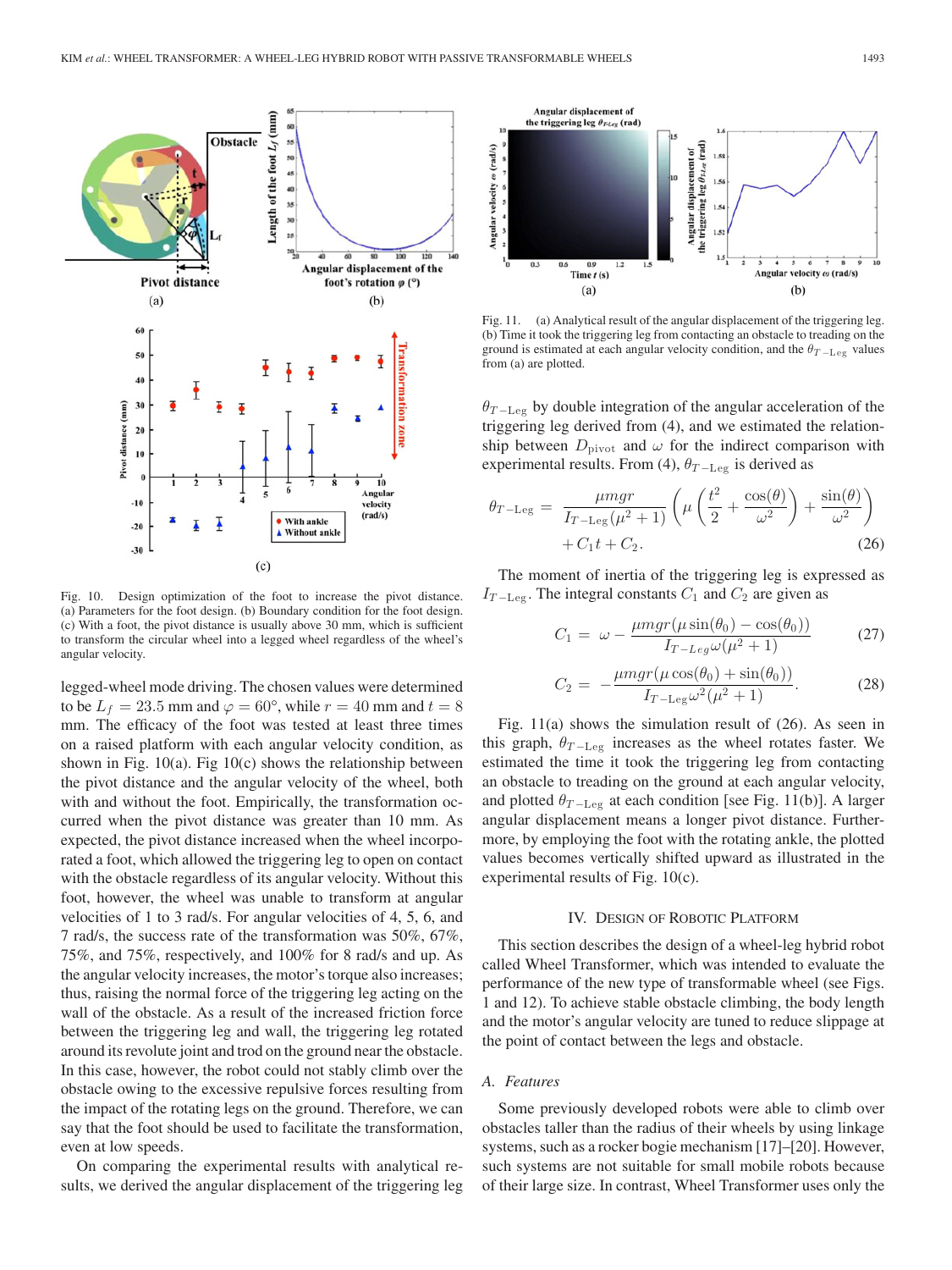

Fig. 12. Wheel Transformer features.



Fig. 13. FBD of Wheel Transformer climbing onto a raised platform.

two transformable wheels to test the new wheel's applicability to small mobile robots. To minimize any energy loss caused by a transmission system, each wheel was attached directly to the motor's axis. Steering was achieved by independently rotating both wheels (differential steering).

The electronics consisted of two servo controllers for each of the two motors used in the robot. When the DC motors are controlled by pulse width modulation, a lower voltage is applied to achieve lower speeds; thereby, resulting in a lower torque. When climbing over an obstacle, the motors must rotate slowly to minimize the repulsive forces caused by the legs striking the obstacle; however, a high torque is required to lift the robot over the obstacle. The servo controller allows the motor to produce a high torque at low speeds. The main controller uses an XBee to communicate wirelessly with a computer, as well as issues digital signals to the servo controller.

### *B. Tuning Design Parameters for Stable Climbing*

To enable the robot to climb over an obstacle, the stepping leg must be at the center of rotation and must not slip. Fig. 13 shows the FBD of Wheel Transformer climbing onto a raised platform. The greater the normal force at point  $F4_y$  is, the more stable the robot can climb over an obstacle. As shown in Fig. 13, coordinates (*x, y*) describe a circular motion, the center of which is at the end of the leg and radius *R*. The angular speed is kept



Fig. 14. Analytical and experimental results for the normal force as a function of rotational angle of leg  $(\psi)$ . (a) Body length (*L*) at  $\omega = 1$  rad/s is the design parameter. (b) Angular velocity of the motor  $(\omega)$  at  $L = 0.3$  m is the design parameter. (c) The results of climbing test of Wheel Transformer. (d) 2-D graph of intercept  $B - B'$  in (a) and (b).

constant by the servo controllers. Thus, the dynamic equations for coordinates (*x, y*) are

$$
F4_x = -mR\omega^2 \cos(\psi) \tag{29}
$$

$$
F4_y + F5_y - mg = -mR\omega^2 \sin(\psi) \tag{30}
$$

$$
F4_x R \sin(\psi) - F4_y R \cos(\psi) + F5_y \sqrt{L^2 - (H + R \sin(\psi))^2} = 0
$$
 (31)

where  $F_x$ ,  $F_y$ , *H*, *L*,  $\omega$ , and  $\psi$  indicate the horizontal and vertical reaction forces, height of the raised platform, length of the robot's body, angular velocity of the motor, and angular displacement of the stepping leg, respectively. Substituting (29) and (30) into (31) yields  $F4_y$  as

$$
F4_y = \frac{m \left( g - R\omega^2 \sin(\psi) - \frac{R^2 \omega^2 \sin(\psi) \cos(\psi)}{\sqrt{L^2 - (H + R \sin(\psi))^2}} \right)}{1 + \frac{R \cos(\psi)}{\sqrt{L^2 - (H + R \sin(\psi))^2}}}.
$$
(32)

The simulation was run for  $H = 130$  mm,  $m = 0.7$  kg, and  $R = 85$  mm, with *L* and  $\omega$  as the design parameters. Fig. 14(a) represents  $F4_{\nu}$  with respect to changes in *L* and  $\psi$  at  $\omega =$ 1 rad/s. As *L* increases, the normal force also increases; thereby, allowing the robot to stably climb over the obstacle. The reason for this is that as  $L$  increases,  $F5<sub>y</sub>$  becomes further away from the center of mass, which increases the portion of the weight supported by  $F4_y$ . Fig. 14(b) represents  $F4_y$  with respect to changes in  $\omega$  and  $\psi$  at  $L = 0.3$  m. When the value of  $\psi$  varies from  $-30^{\circ}$  to 90°, as  $\omega$  increases, the normal force decreases because as the velocity of the leg stepping onto the top surface of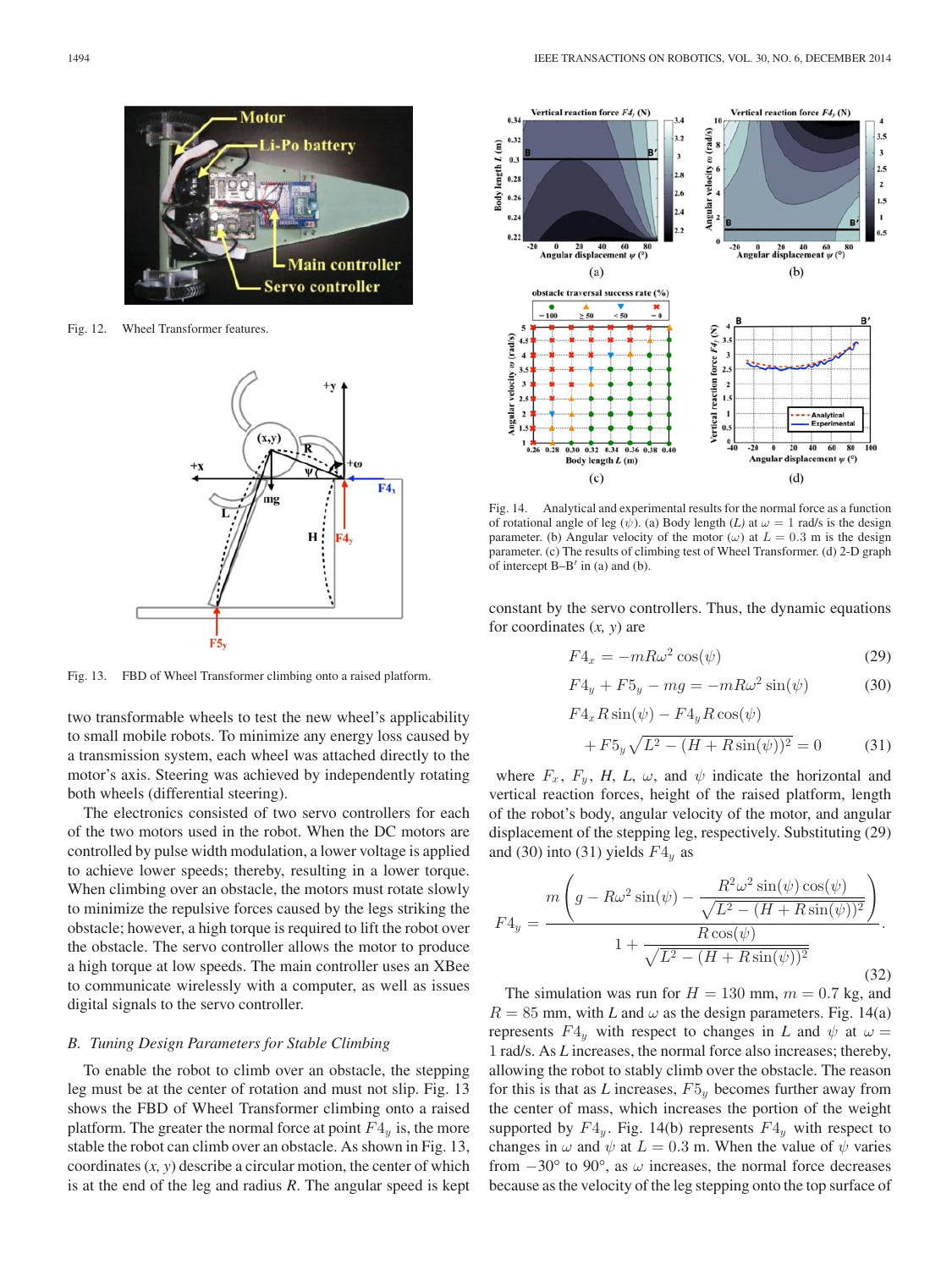| ۰,<br>٧ | ×<br>v |
|---------|--------|
|         |        |

| TABLE II                                       |
|------------------------------------------------|
| PHYSICAL SPECIFICATIONS OF TRANSFORMABLE WHEEL |
| AND WHEEL TRANSFORMER                          |
|                                                |

| <b>Transformable wheel</b> |                                                             |  |  |
|----------------------------|-------------------------------------------------------------|--|--|
| Circular wheel radius      | $40 \text{ mm}$                                             |  |  |
| Legged-wheel radius        | $85 \text{ mm}$                                             |  |  |
| Transformation ratio       | 212.5%                                                      |  |  |
| Max. obstacle height       | $150 \text{ mm}$                                            |  |  |
| Weight                     | 63 g                                                        |  |  |
| Material                   | Polycarbonate and rubber pad (Misumi Corp.)                 |  |  |
|                            | <b>Wheel Transformer</b>                                    |  |  |
| Size                       | $210 \text{ mm} \times 340 \text{ mm} \times 80 \text{ mm}$ |  |  |
|                            | (width $\times$ length $\times$ height)                     |  |  |
| Weight                     | 700g                                                        |  |  |
| <b>Motors</b>              | Maxon dc motor (4.5 W; 16 mm dia.) $\times$ 2               |  |  |
|                            | Rated voltage: 12 V                                         |  |  |
|                            | Rated torque: 4.26 m·Nm                                     |  |  |
|                            | Rated current: 0.569 A                                      |  |  |
|                            | Max. speed: 16 000 r/min                                    |  |  |
| Gearheads                  | Maxon 84:1 planetary gearhead $\times$ 2                    |  |  |
| Encoders                   | Maxon 512 CPT encoder $\times$ 2                            |  |  |
| Servo controllers          | Escon 36/2 dc servo controller $\times$ 2                   |  |  |
| Main controller            | Arduino Uno R3 with Xbee module                             |  |  |
| <b>Batteries</b>           | Li-Po battery $\times$ 2                                    |  |  |
|                            | $(14.8 V, 1400$ mAh per pack)                               |  |  |
|                            |                                                             |  |  |

the obstacle increases, the repulsive force of the leg striking the surface increases. The climbing ability of Wheel Transformer was tested ten times at each condition with the 130-mm-tall raised platform, and the results are presented in Fig. 14(c). A 100% obstacle traverse success rate is expressed as a circle. Specifically, Wheel Transformer was able to stably surmount the raised platform with no slippage when  $L \geq 0.3$  m. We chose 0.3 m as the robot body length for a small and compact robot size; thus,  $\omega$  was set at 1 rad/s. The value of  $F4_u$  at  $L = 0.3$  m and  $\omega =$ 1 rad/s are shown, respectively, as cross sections labeled B–B in Fig. 14(a) and (b). These values are shown as a 2-D plot with a dotted line in Fig. 14(d). The solid line represents experimental values obtained using a load cell (capacity: 1 kgf, resolution: 0.05 gf, CASKOREA), and approximates to the values obtained by the simulation. Errors are caused by the difference between the assumed and actual situation, i.e., any slight off-centeredness of the robot's center of mass relative to the wheel's center. Combined with the results shown in Fig. 10(c), it was found that both easy transformation and stable climbing were possible at  $\omega = 1$  rad/s.

# V. RESULTS

The new type of transformable wheel and Wheel Transformer were fabricated based on the analyses described in Sections II–IV (see Fig. 1). The physical specifications are elaborated in Table II. The transformable wheel and Wheel Transformer were created using a CNC milling machine and a 3-D printer, respectively.

The transformable wheel incorporates the functional advantages of both circular and legged wheels. Specifically, when the wheel is in its circular configuration, the robot displays stable



Fig. 15. Performance evaluation for the circular-wheel mode: (a) Specific resistance. (b) Pitch angles of the robot. (c) Electric current consumption of each motor.

and efficient driving performance on flat surfaces with no oscillation of its center of mass. When the wheel transforms into the legged wheel, on the other hand, it attains the ability to climb over obstacles taller than the wheel radius. In this section, we evaluate the performance in each mode.

# *A. Speed and Specific Resistance*

In a typical circular-wheel mode, the distance between the center of the wheel and the point of contact with the ground, i.e., the wheel's radius remains constant, which makes it possible for the robot to move stably and efficiently with no vertical oscillation. While the robot can maintain stable contact with the ground, the motor can propel it so that its forward speed increases. Accordingly, the speed of the robot is proportional to its driving stability. The efficiency of the robot is evaluated based on its specific resistance *S* [21]

$$
S = \frac{P(v)}{mgv} \tag{33}
$$

where  $P(v)$  and *v* refer to the total power consumption rate of the battery and speed of the robot, respectively. Figs.  $15(a)$ –(c) shows the specific resistance on flat surfaces, pitch angle of the robot, and the electric current consumption of the motor in the circular wheel and legged-wheel modes, respectively. These lead us to the following three conclusions.

1) As shown in Fig. 15(a), in circular-wheel mode, the robot's speed reaches a maximum of 0.8 m/s (2.4 body lengths per second, the upper limit of the motor). With the legged wheels, however, it did not exceed 0.3 m/s. Increasing the angular velocity of the motor, as indicated by the arrows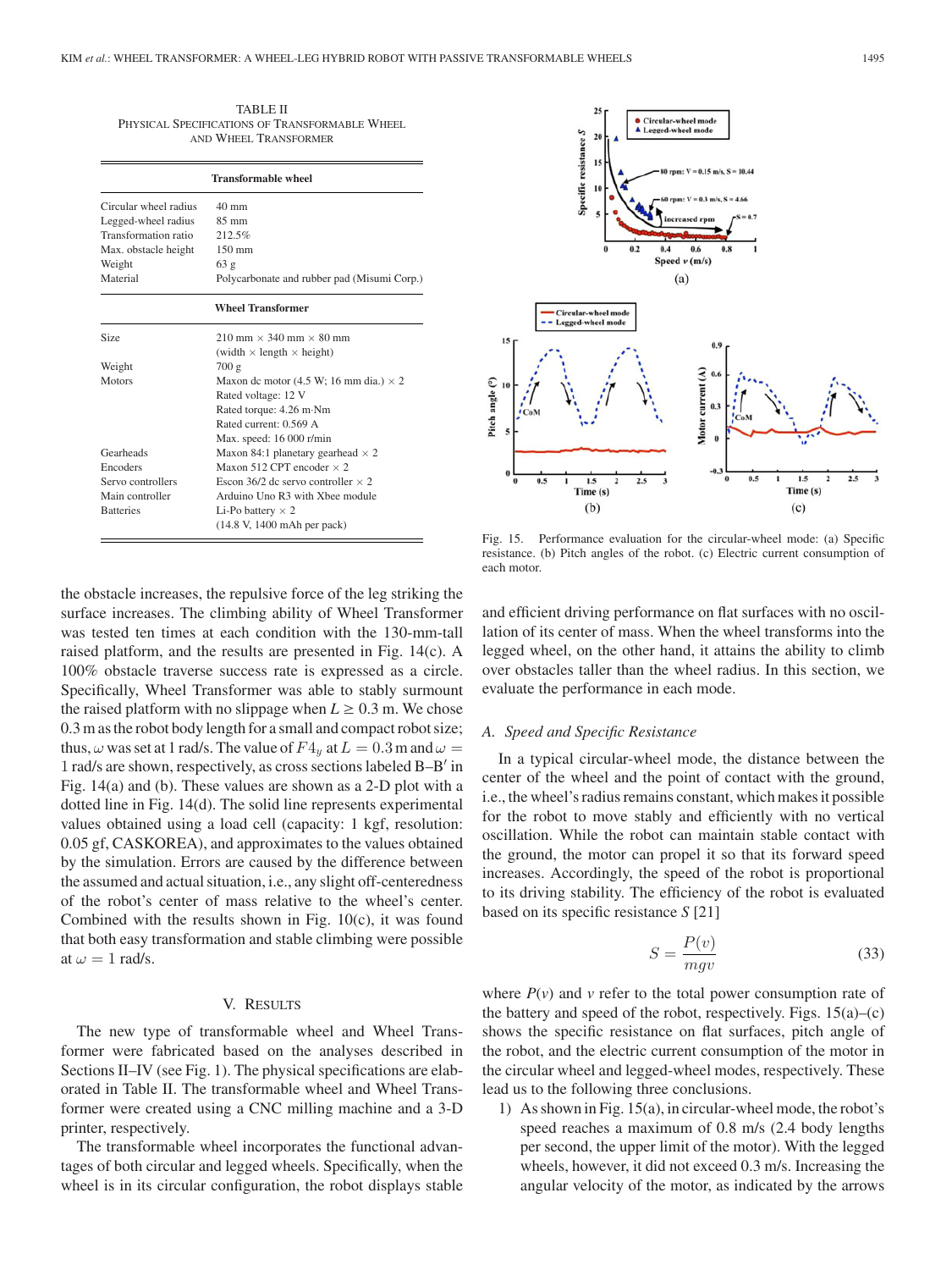in Fig. 15(a), consequentially increases the repulsive force generated when the leg strikes the ground. As the robot bounces, the normal force decreases. Thus, in the leggedwheel mode, the robot cannot gain extra speed because of the decrease in friction. When the motor rotated at 60 r/min, the speed of the robot was 0.3 m/s, and the specific resistance was 4.66. When the motor rotated at 80 r/min, however, the speed of the robot was 0.15 m/s, and the specific resistance was 10.44. For this case, the robot was unable to move faster, even if the motor rotated faster than 80 r/min.

- 2) Because the center of the robot's mass oscillates vertically, the legged wheels have a greater specific resistance [see Fig. 15(a)]. As shown in Fig. 15(b), the pitch angles of the robot in the legged-wheel mode were plotted on a sinusoidal curve with a constant amplitude and period, whereas the pitch angles of the robot in circular-wheel mode remained almost constant. These results suggest that the center of the robot's mass moved up and down as the motor rotated because the wheel's radius of rotation was not constant. Therefore, more electric current was consumed when the center of the robot's mass moved upward, as shown in Fig. 15(c). The mean current consumption is 0.3 A in the legged-wheel mode, which is significantly higher than the 0.07 A drawn in circularwheel mode for the same rotational speed (10 r/min). Mini Whegs and RHex, with their four- and six-legged wheels, achieve lower energy consumptions by decreasing the amplitude of the center of the mass displacement curve by adopting a diagonal and tripod walking gaits, respectively [5], [6]. Wheel Transformer, however, demonstrates relatively high energy consumption in legged-wheel mode given that it has only two transformable wheels.
- 3) As depicted on the inverse proportion curve shown in Fig. 15(a), the specific resistance decreases, as the speed increases in the circular-wheel mode because the speed increases at a higher rate than the power consumption. The specific resistance is 0.7 at 0.8 m/s in the circularwheel mode, which is comparable to that of previously developed robots at the same speed (Quattroped: 0.5 [14], Roller Walker: 0.7 [22], Scout II: 2.4 [23]).

The specific resistance varies depending on whether the electric current is consumed solely by the motors or by the entire robot [22]. Most robots that use wheel-leg hybrid locomotion adopt additional actuators for switching modes along with the actuators that are essential to the robot's locomotion; thus, varying the specific resistance. On the other hand, Wheel Transformer has only two motors to operate the transformable wheels with no additional actuators. The current consumption of the actuators is thus nearly equal to that of the entire robot. Consequently, the adoption of a more efficient motor would lower the specific resistance.

# *B. Obstacle Climbing*

The improved climbing ability in the legged-wheel mode is shown in Fig.  $16(a)$ –(c), which shows that the robot can climb



Fig. 16. Performance evaluation for the legged-wheel mode. (a) Raised platform climbing. (b) Staircase climbing. (c) Natural terrain traversing.

up onto a raised platform, climb a staircase, and climb a stone in natural rough terrain, a neither of which would be possible in circular-wheel mode. The angular velocity was set at 1 rad/s to ease the transformation process and minimize the slippage of the legs during climbing, as described in Sections III and IV.

The obstacle shown in Fig. 15(a) is a 130-mm-tall raised platform, which is 3.25 times and 1.53 times as tall as the circular and legged wheel's radii, respectively. The body of Wheel Transformer was designed to easily climb over a 130-mm-tall obstacle with a 100% success rate. With taller obstacles, however, the legs would slip and not be able to pull the center of mass up over the corner of the obstacle. On the other hand, the legged wheel could place its leg on top of platforms as tall as 150 mm. When only one of the triggering legs came into contact with the obstacle and the legged wheel placed its leg on the top of the obstacle before the other one did, the robot body would tilt laterally, making it impossible for the other legged wheel to place its leg on the obstacle. This problem stems from the phase difference between the two triggering legs, which calls for further research into phase sensing.

Fig. 16(b) shows Wheel Transformer climbing a staircase, in which each riser is 100 mm high. Quattroped with its fourlegged wheels, as well as RHex and Whegs with their six-legged wheels are able to climb stairs without slipping by relying on propulsion from their rear wheels [4], [6], [14]. Although Wheel Transformer has less forward propulsion, because of it having only two-legged wheels, it offers the advantage of not requiring control of the phase between the front and rear wheels [24].

Fig. 16(c) shows Wheel Transformer traversing stones in natural rough terrain. Since one of the most important applications of the transformable wheel is SAR missions, its capability of negotiating natural rough terrain should be verified. Unlike the raised platform and staircase, the irregular and uneven faces of stones are not vertical to the ground, and the trajectory of the robot cannot be perpendicular to the wall of a stone.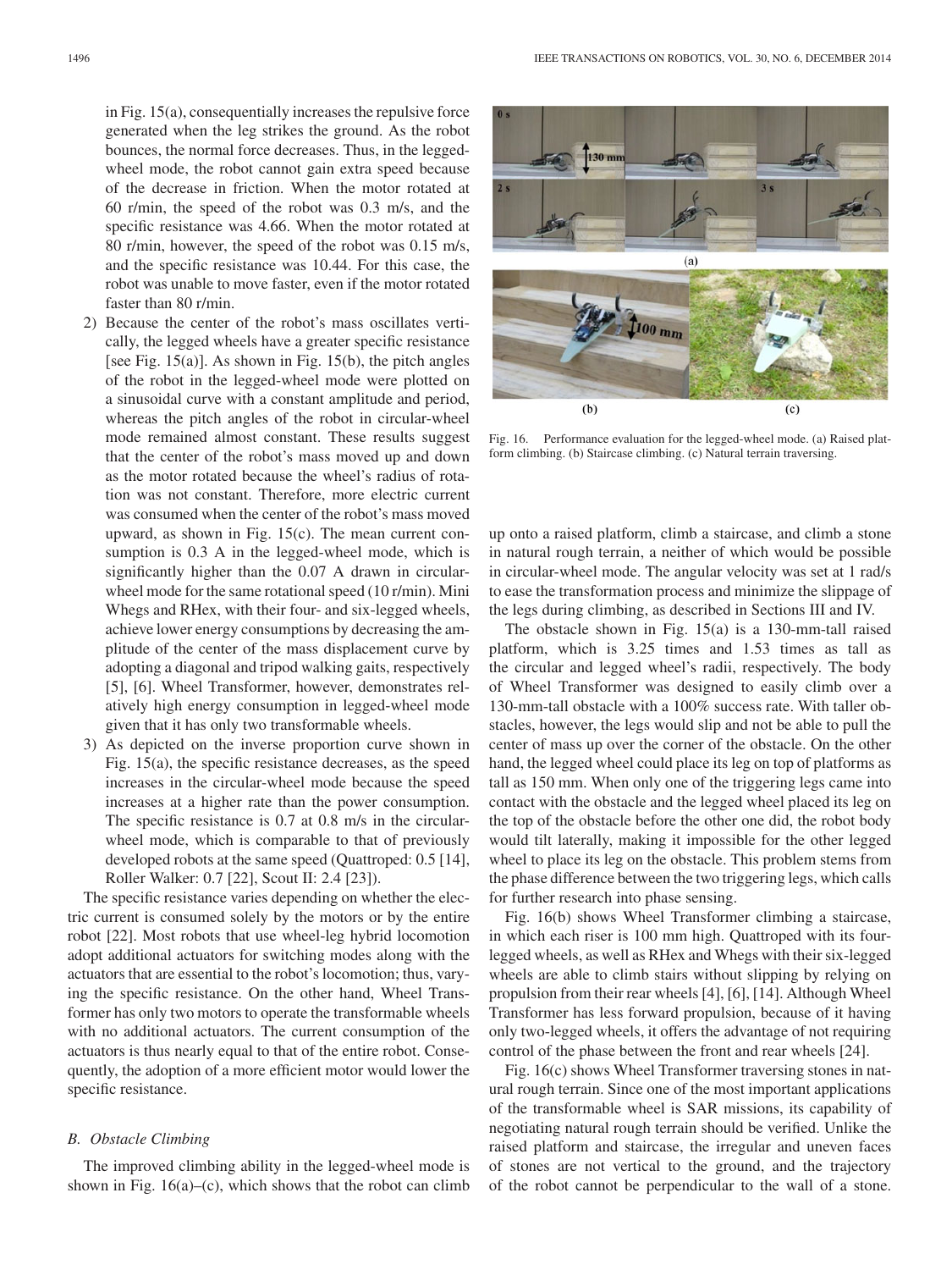

Fig. 17. Mode switching (a) from the legged wheel into the circular wheel (b) from the circular wheel into the legged wheel.

Despite these difficulties, Wheel Transformer successfully traversed stones with an 80% success rate out of five trials.

## *C. Discussion of Mode Switching*

A new kind of transformable wheel was developed to combine the advantages of both circular wheels and legged wheels. On a flat surface, the wheel should maintain its circular shape for better driving performance. However, when the wheel rotated clockwise at a rate in excess of 4.2 rad/s on a flat surface, the centrifugal force caused the legs to rotate counterclockwise about their revolute joints. The legs would also open if the foot got caught in small crevices in the ground. When, on the other hand, the wheel rotated counterclockwise, it was unable to transform because the legs should rotate counterclockwise about their revolute joints for the transformation, while the robot's mass hindered the transformation. Therefore, to achieve high-speed locomotion with circular wheels, the directions of wheel's and legs' rotation must be the same. Of course, if the wheel were to rotate counterclockwise without flipping the body, the body would hinder the robot's locomotion by becoming caught by any rough terrain. In order to prevent this from happening, the body was designed to be flipped over the wheels and the robot had to make a U-turn whenever the robot switched its driving mode from the legged wheel into the circular wheel.

Wheel Transformer is able to flip the body using the same two dc motors that are used for the robot's locomotion. As illustrated in Fig. 17(a), in legged-wheel mode, the torque required to back up the robot is greater than the torque required to flip the body over because the robot's center of mass is located near the wheel's center. If, therefore, motor rotates backward, the wheel will remain stationary, and the body will flip over the wheels as a result of relative motion. In circular-wheel mode, if the wheel

rotates backward quickly, it transforms into the legged wheel via the centrifugal force, and the body flips over due to the relative motion [see Fig. 17(b)].

#### VI. CONCLUSION

In this study, we developed a new type of transformable wheel that offers the strengths of both circular and legged wheels, i.e., the stable and energy-efficient driving ability of circular wheels, and the obstacle climbing ability of legged wheels. The five components were designed for the coupled-leg system of the transformable wheel. The design parameters of the wheel were adjusted to maximize the transformation ratio and enable the transformation of the wheel at low speeds. Wheel Transformer was discussed in terms of its features, and its design parameters were tuned to enable stable climbing.

Wheel Transformer achieved a speed of 2.4 body lengths per second with a specific resistance of 0.7 and an ability to climb over obstacle of 130 mm in height, which is 3.25 times as tall as the radius of its circular wheel. Because Wheel Transformer uses only two dc motors for its locomotion, steering, and the transformation of the wheels, it would be possible to increase its agility and lower the specific resistance simply by improving the motor capabilities. Future works in this study may include controlling the phases of the triggering leg, while climbing so that the transformation of both wheels occurs simultaneously; thus, preventing the body from tilting laterally.

A new type of transformable wheel was developed for small mobile robots that could be applied to SAR missions. Specifically, the wheel's size can be reduced because of the simplicity of the design that allows transformation without the use of additional actuators. In addition, this compact design would simplify the control strategy as well as lower the manufacturing costs; thereby, allowing its application to swarm robotic systems. This would increase the mission success rate.

#### **REFERENCES**

- [1] D. F. Hougen, S. Benjaafar, J. C. Bonney, J. R. Budenske, M. Dvorak, M. Gini, H. French, D. G. Krantz, P. Y. Li, and F. Malver, "A miniature robotic system for reconnaissance and surveillance," in *Proc. IEEE Int. Conf. Robot. Autom.*, 2000, pp. 501–507.
- [2] F. Matsuno and S. Tadokoro, "Rescue robots and systems in Japan," in *Proc. IEEE Int. Conf. Robot. Biomimetics*, 2004, pp. 12–20.
- [3] M. Kaspari and M. D. Weiser, "The size-grain hypothesis and interspecific scaling in ants," *Funct. Ecol.*, vol. 13, no. 4, pp. 530–538, 1999.
- [4] R. D. Quinn, J. T. Offi, D. A. Kingsley, and R. E. Ritzmann, "Improved mobility through abstracted biological principles," in *Proc. IEEE/RSJ Int. Conf. Intell. Robots Syst.*, 2002, pp. 2652–2657.
- [5] J. M. Morrey, B. Lambrecht, A. D. Horchler, R. E. Ritzmann, and R. D. Quinn, "Highly mobile and robust small quadruped robots," in *Proc. IEEE/RSJ Int. Conf. Intell. Robots Syst.*, 2003, pp. 82–87.
- [6] U. Saranli, M. Buehler, and D. E. Koditschek, "RHex: A simple and highly mobile hexapod robot," *Int. J. Robot. Res.*, vol. 20, no. 7, pp. 616–631, Jul. 2001.
- [7] J. B. Jeans and D. Hong, "IMPASS: Intelligent mobility platform with active spoke system," in *Proc. IEEE Int. Conf. Robot. Autom.*, 2009, pp. 1605–1606.
- [8] F. Michaud, D. Létourneau, M. Arsenault, Y. Bergeron, R. Cadrin, F. Gagnon, M.-A. Legault, M. Millette, J.-F. Paré, and M.-C. Tremblay, "Multi-modal locomotion robotic platform using leg-track-wheel articulations," *Auton. Robots*, vol. 18, no. 2, pp. 137–156, 2005.